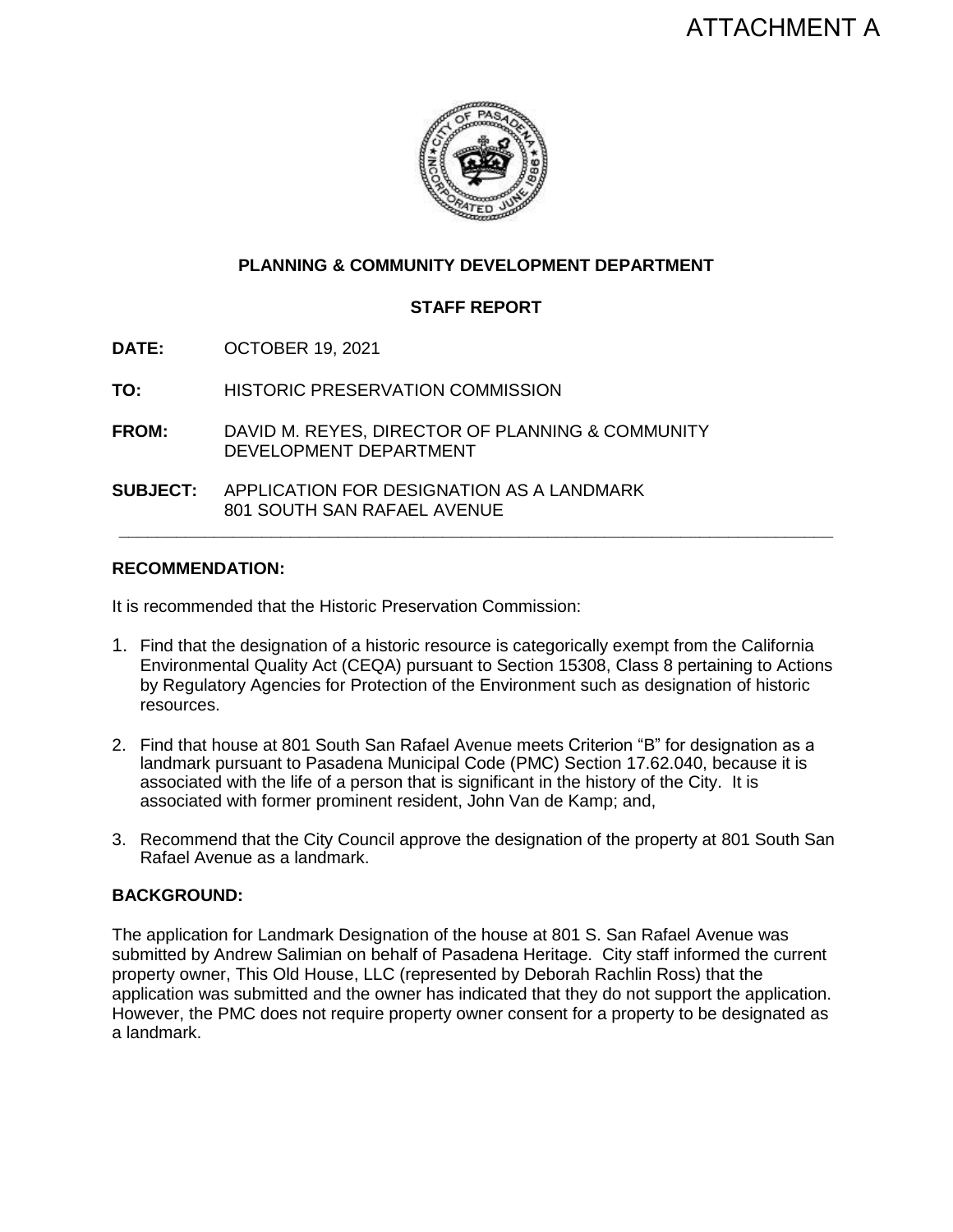Upon review of the application, staff determined that the provided information is sufficient to demonstrate that the house is eligible for designation as a landmark under Criterion B for its association with former resident John Van de Kamp, a well-known politician and attorney.

# **DESCRIPTION:**

# **Property Data:**

- Address: 801 South San Rafael Avenue, Pasadena
- Location: West side of South San Rafael Avenue between San Rafael Terrace and Hillside Terrace
- Date of Construction Completion: 1947 (source: original building permit)
- Original Architect: Unidentified (source: original building permit)
- Original Builder and First Owner: Homs P. Tuttle (Source: original building permit)
- Original / Present Use: Single-family residence
- Property size: 0.79 acres (source: County Assessor)
- Building size: 4,337 square-feet (source: City of Pasadena property record)

## **Architectural Description:**

## The Site

The site is a 0.79 acre irregularly shaped lot located in the South San Rafael neighborhood. A recently constructed one-story, three-car garage is located closest to the street and is accessed by a circular driveway. Beyond the garage is the two-story primary single-family residence oriented toward South San Rafael Avenue. Behind the house, not significantly visible from the street, is a one-story attached building volume, one-story detached accessory dwelling unit and a large in-ground pool and spa. The site is also heavily landscaped, and several large mature trees are found throughout the property.

## Exterior Features of the Building

This two-story Monterey Colonial style residence was completed in 1947. Although the original architect is unknown, the first owner, Holms P. Tuttle, is identified in the permit records as the owner and contractor. Character defining features of this house include a 2-story rectangular massing with a one-story appendage with a wide street frontage, a low-pitched side-facing gable roof, a cantilevered balcony set under the main roof the house that spans the entire primary façade and is enclosed with a wooden railing, flat stucco walls along the ground-floor level and wood siding on the second level walls. The primary street facing elevation is predominantly symmetrical. A main entry door is centered on the façade, surrounded with classical trim detailing, and flanked by a pair of double hung windows on either side. In addition, two French door openings and two double hung windows are symmetrically composed along the second floor level.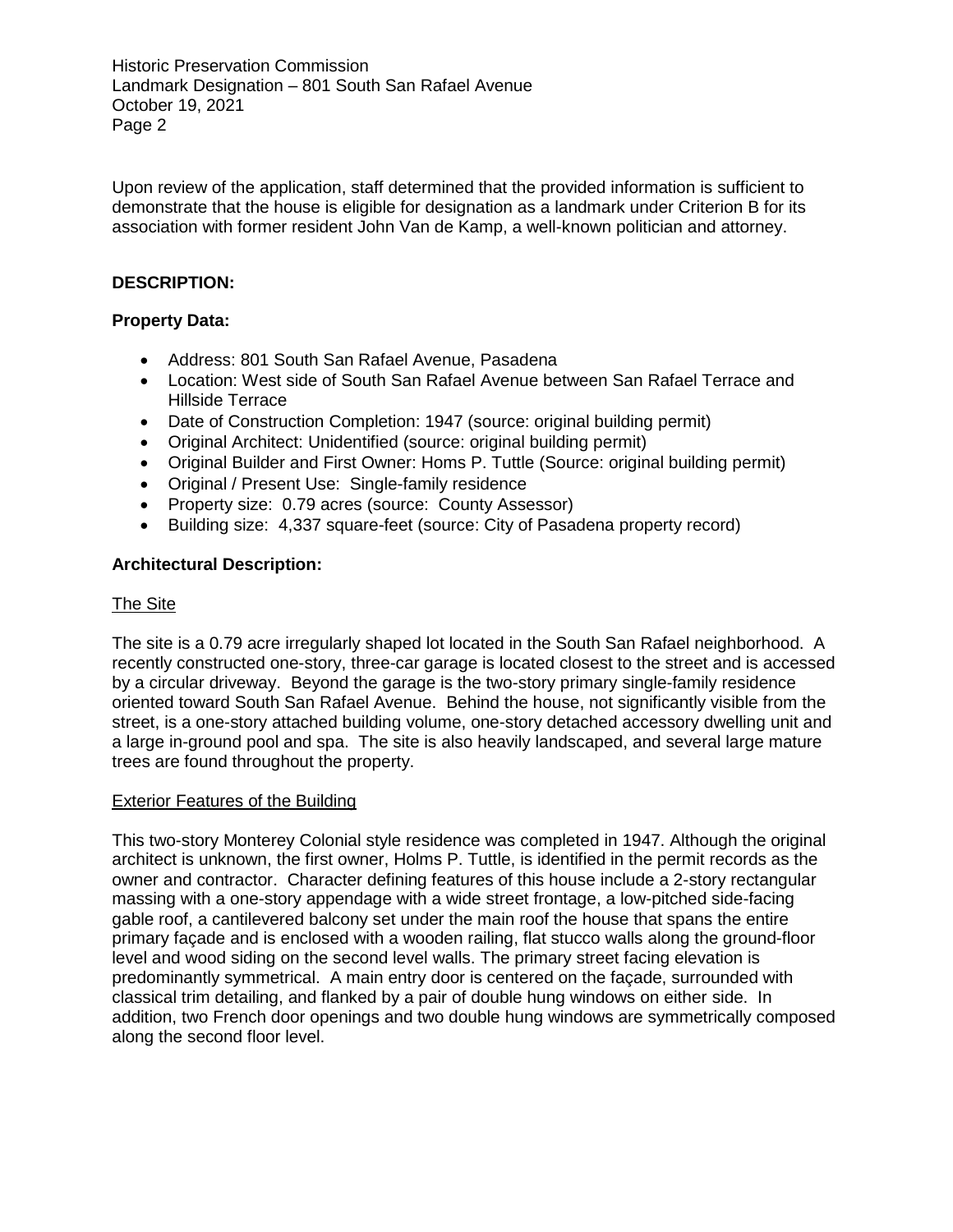## Documented Changes to the Property

Multiple changes were made to the property prior to John Van de Kamp purchasing it, including small room additions, construction of an additional chimney, construction of a patio cover, conversion of garage space to habitable space, and other miscellaneous interior remodeling . However, only a few alterations were made during his tenure there, including a roof replacement with an alternative roofing material (wood shingles to fiberglass shingles), and an interior kitchen remodel.

After his passing in 2017, the house and grounds were extensively remodeled. Significant alterations include the addition of a spa to the existing pool (BMN2019-01226), a 466 square foot rear addition, exterior remolding at the sides and rear of the primary structure, interior remodeling throughout, and the new construction of an accessory structure (three-car garage) directly in front of the residence (BLD2019-01654). Other alterations included window and door replacements (BLDSFR2020-10498), paving to accommodate a circular driveway leading to the new three-car garage (ZON2021-00065), major remodeling of the rear playroom (BLDSFR2021- 01175), and the new construction of an accessory dwelling unit in the rear yard (BLDSFR2021- 01263).

### Current Conditions, Use, and Proposed Plans

The house is currently in good condition and is used as a single family residence. No significant changes to the property, such as demolition, subdivision, or other "major projects" that may affect its potential historical significance are proposed at this time.

#### **Historical Overview:**

#### John Van de Kamp

John Van de Kamp was born on February 7, 1936, and during his early youth resided in Altadena before moving to Pasadena with his family. He attended the private Trailfinders School for Boys in Altadena for his early education and then attended John Muir High School in Pasadena. He then graduated from Dartmouth College and Stanford Law School and spent a short time in the military.

Professionally, he served as the  $37<sup>th</sup>$  District Attorney for the County of Los Angeles from 1975 to 1981 and as the  $28<sup>th</sup>$  Attorney General for California from 1983 to 1991. He unsuccessfully campaigned for the Democratic nomination for Governor of California in 1990, losing to Diane Feinstein. He subsequently retired from public office in 1991 and continued to practice law as a private attorney. He served on the Board of Governors of the State Bar of California from 2001 to 2005, and was the President of the Board from 2004 to 2005. Other notable accomplishments from his time as a private attorney include serving as the independent reform monitor for the City of Vernon, the Getty Trust, and various cases related to environmental protection.

Aside from his professional accomplishments, John Van de Kamp was also involved in multiple local activities after his retirement from politics, including involvement with the Norton Simon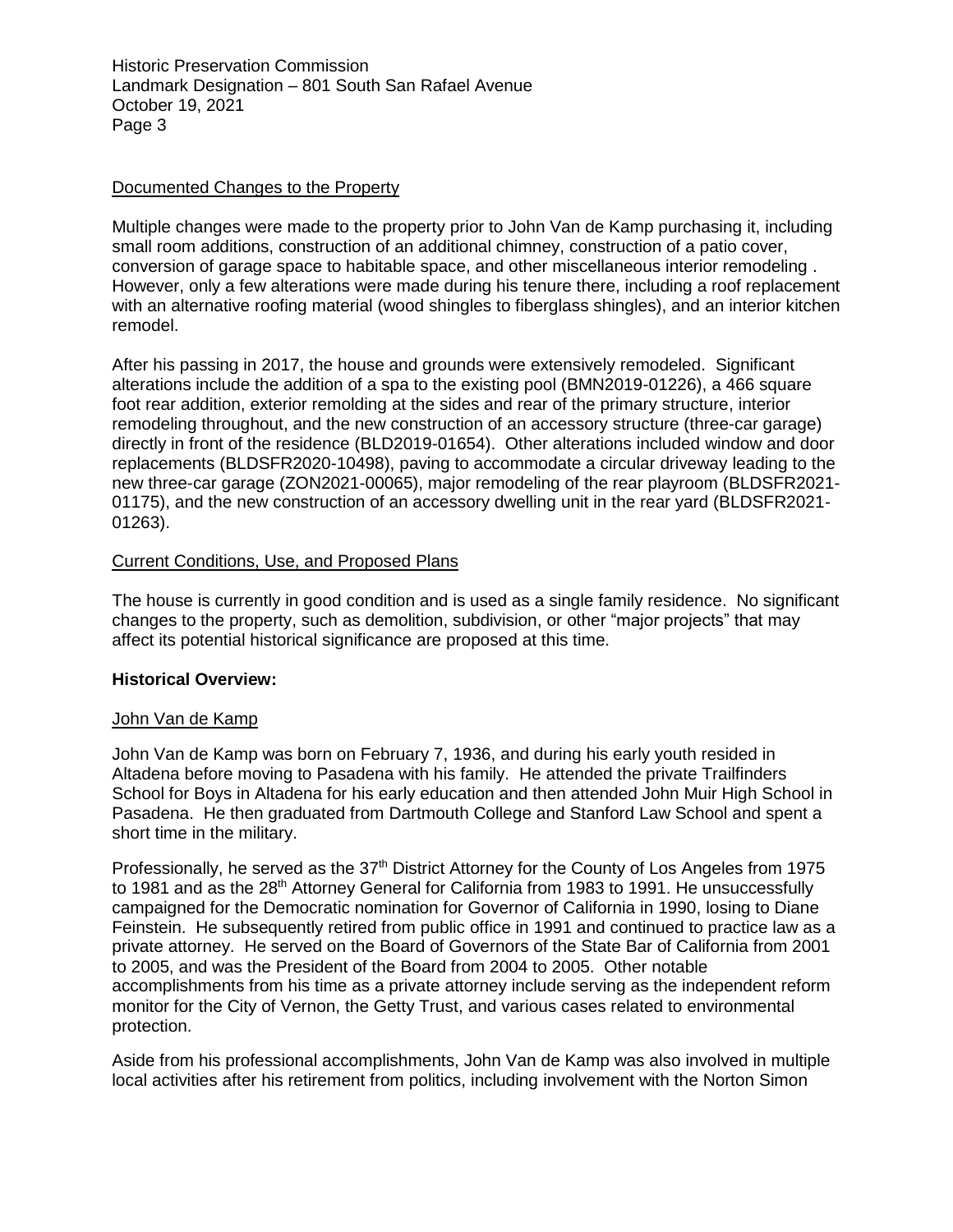Museum, Pasadena Education Foundation, St. Andrews Church, and helped fundraise for the Jackie and Mack Robinson memorial located in front of Pasadena's City Hall.

A more detailed list of professional and personal accomplishments was included in the application submittal package, which is included as part of this report (Attachment B).

#### **ANALYSIS:**

### **Designation Criteria:**

The applicant has requested to designate the property under Criterion B. As specified in PMC Section17.62.040.C.2, Criterion B states:

*"[The property] is associated with the lives of persons who are significant in the history of the City."*

The application requests to designate the property due to its association with the productive life of John Van de Kamp, an important person in Pasadena's history. Although the City of Pasadena does not have a formal context report that identifies important persons or classes of persons or local standards for how to evaluate for significance, the City's status as a Certified Local Government means that the City has a well-established local survey and designation program that is consistent with federal and state standards and regulations. The City also has a qualified historic preservation commission, with qualified staff capable of identifying, evaluating and managing the preservation of historic properties at the local level.

However, Section 17.62.040.A of the PMC specifies that when evaluating historic resources: "…the Director, Historic Preservation Commission, and City Council shall apply the criteria below according to applicable National Register of Historic Places Bulletins for evaluating historic properties, including the seven aspect of integrity: location, design, setting, materials, workmanship, feeling and association (National Register of Historic Places Bulletin #15 [NRB15]: "How to Apply the National Register Criteria for Evaluation")".

NRB15 specifies that Criterion B applies to properties associated with individuals whose specific contributions to history can be identified and documented. From the NRB15:

*"Persons "significant in our past" refers to individuals whose activities are demonstrably important within a local, state or national historic context. The criterion is generally restricted to those properties that illustrate (rather than commemorate) a person's important achievements."*

Therefore, to determine whether a property is significant for its associative value under Criterion B, the NRB15 states that the importance of the individual must be established as well as the length and nature of their association with the property and any other properties associated with the individual. Once that is completed, the property may be further evaluated under Criterion B as described in the bulletin.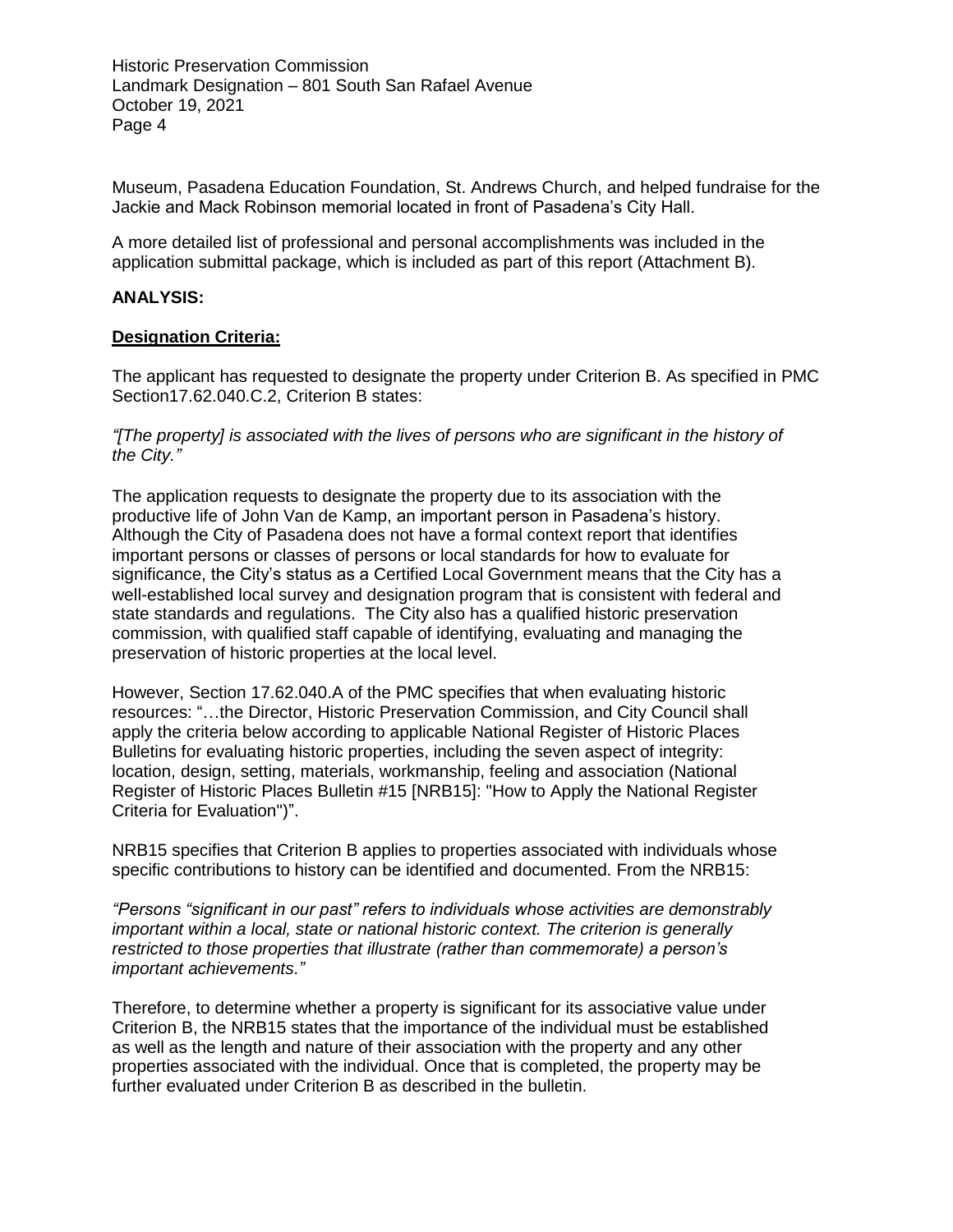#### *Significance of the Individual*

To determine the significance of an individual, NRB15 specifies that: *"Persons associated with the property must be individually significant within a historic context. A property isn't eligible if its only justification for significance is that it was owned or used by a person who is a member of an identifiable profession, class, or social or ethnic group. It must be shown that the person gained importance within his or her profession or group… A property is not eligible under Criterion B if it is associated with an individual about whom no scholarly judgement can be made because either research has not revealed specific information about the person's activities and their impact or there is insufficient perspective to determine whether those activities or contributions were historically important"*

The NRB15 also clarifies that status as a well know public official or being associated with public figures are not considered sufficient to determine that a property is eligible for designation under Criterion B. Further, properties associated with living persons are not eligible, and sufficient time must have elapsed after a person's death in order to assess both their professional field and their contributions to that field.

John Van de Kamp passed on March 14, 2017. Although formal scholarly judgement has yet to be made about the significance of John Van de Kamp's contributions to the field of politics or the law compared to others who held the title of Attorney General of California or Los Angeles County District Attorney or maintained a private law practice, the applicant has submitted extensive documentation about his professional accomplishments in time period between 1987 and 2017 when he lived in the house at 801 S. San Rafael Avenue. The applicant has indicated that the body of work from this time is the most significant part of his career, and not his time in public office. The application materials also indicate that his work as a private attorney after his retirement from politics in 1991 are also distinguished from other professionals and that his work made significant contributions to the understanding and practice of law.

#### *Association with the Property and Comparison to Other Related Properties*

The NRB15 specifies that properties eligible under Criterion B are usually those associated with a person's productive life, reflecting the time period when they achieved significance. This could be their home, business location, office, laboratory or studio. Properties that pre or postdate their significant accomplishments are usually not eligible.

Property records demonstrate that John Van de Kamp lived at 801 S. San Rafael Avenue from 1987 until his passing in 2017. This time is identified by the applicant as the most productive period of his professional life, and also coincides with the time when he became more involved in local affairs.

John Van de Kamp lived at 489 Prospect Terrace in Pasadena just prior to moving to 801 South San Rafael Avenue. He resided at this location during the time when he first rose to political prominence and during the majority of his tenure in public office. However, the timeframe of his residence at that location does not align with the period of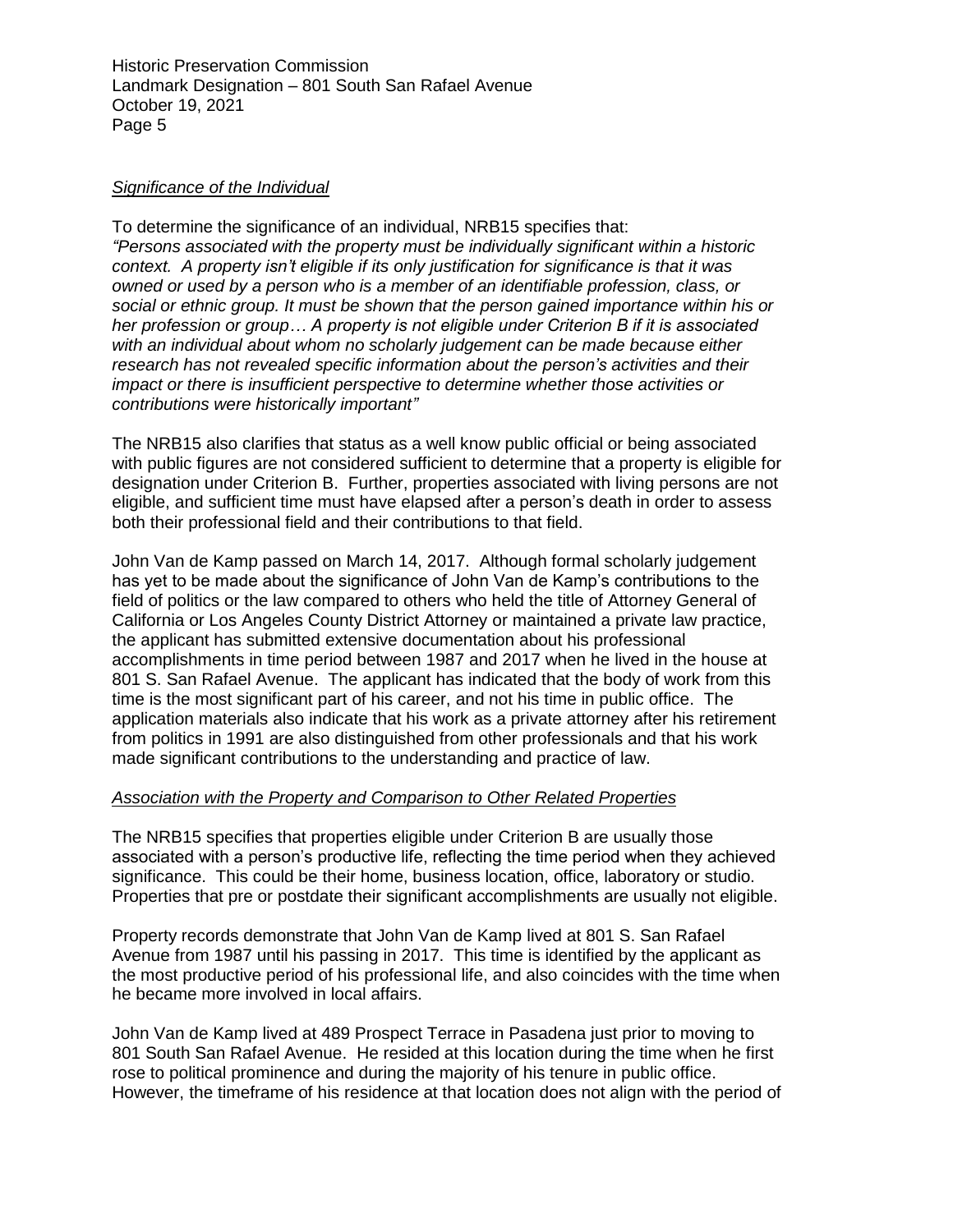significance identified by the applicant as his most productive and significant period. In addition, the residence at 489 Prospect Terrace has been altered and no longer retains integrity.

### *Properties That Have Achieved Significance Within the Last Fifty Years:*

The NRB15 also provides guidance for understanding the significance of a property that has achieved significance within the last fifty years. Generally, a property is only considered for eligibility if it has achieved significance a minimum of 50 years ago. Properties that only achieve significance within the past 50 years are not eligible, unless it is of exceptional importance.

In practice, the City of Pasadena adheres to this general standard, but has established that only a minimum time span of 45 years needs to have passed before a property can be evaluated to determine if it has achieved significance. However, these time spans are only a general estimate of the time needed to develop historical perspective and evaluate significance.

John Van de Kamp passed in 2017, and it has been less than five years since he resided at 801 South San Rafael Avenue. As he first began living in the house in 1987, it has also been less than 45 years that he has been associated with the property. However, the applicant has indicated that enough time has passed to establish the significance of John Van de Kamp and that designation of this property is of exceptional importance, as it may be the only remaining residence that can convey association with his productive period.

## **Integrity**

A property must also retain integrity (its ability to demonstrate why it is significant) with respect to the physical condition of the property in order to qualify for landmark designation. While most buildings undergo alterations over time, in order to retain integrity, the alterations should not have significantly changed the historic appearance and character defining features of the building or site.

The following is an assessment of the seven established aspects of integrity as applied to the property located at 801 South San Rafael Avenue:

- Location: Location is the place where the historic property was constructed or the place where the historic event occurred. The primary structure at 801 South San Rafael Avenue is in its original location and therefore retains integrity of location.
- Design: Design is the combination of elements that create the form, plan, space, structure, and style of a property. Although some aspects of the overall design and appearance of the house have been altered over time, including; conversion of the original garage, a façade remodel including the replacement of much of the original historic building fabric on the front elevation, including original windows, original cladding material, original balcony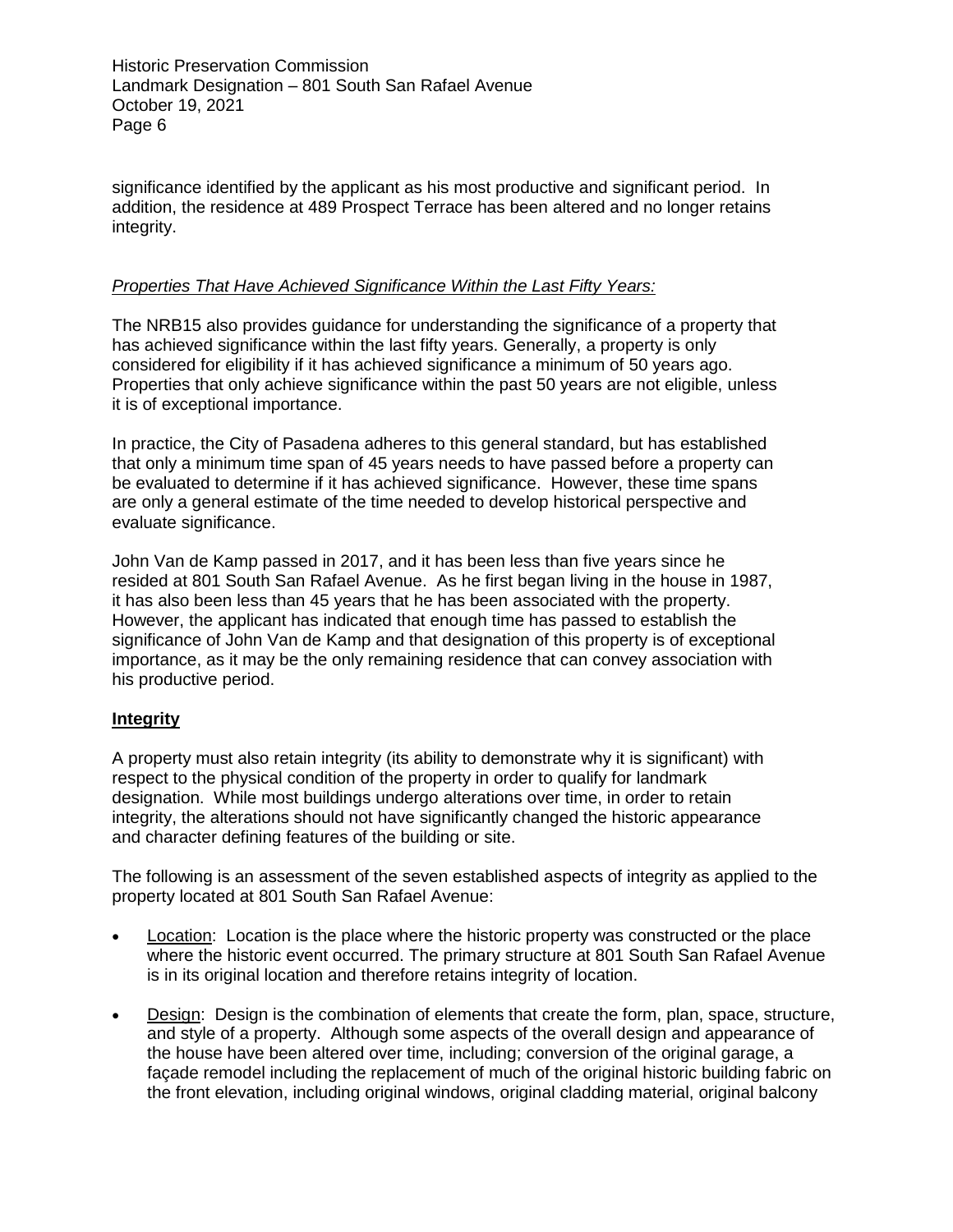railing, and the replacement of most of the windows and doors, enough of the existing structure remains to reflect the original design of the house. Therefore, the building retains integrity of design.

- Setting: Setting is the physical environment of a historic property. Some aspects of the site have been significantly altered. Although the shape and size of the site are unchanged, a new pool and accessory dwelling unit are under construction in the rear yard, and a detached one-story, three-car garage was constructed in the middle of what was previously an expansive open front yard. A new circular driveway has also been recently constructed in the front yard, where previously only single driveway existed. The surrounding single family residential neighborhood retains its original residential character, although many of the homes in the vicinity have been physically altered over time, including several instances of demolition and new construction. Due to the significant alterations to the site, including construction of an accessory structure that obstructs some views of the primary structure, the site does not retain integrity of the setting.
- Materials: Materials are the physical elements that were combined or deposited during a particular period of time and in a particular pattern or configuration to form a historic property. The building does not retain the majority of its original exterior materials, including exterior cladding and windows, as a building permit was issued for these alterations. Although the replacement materials are compatible with the original materials used on the exterior of the house, the building does not retain integrity of materials.
- Workmanship: Workmanship is the physical evidence of the crafts of a particular culture or people during any given period in history or prehistory. City records and documentation describe the interior finishes and built-ins as "detailed," however, no photographic documentation was found about what this would have looked like. A physical inspection of the exterior of the house by staff showed that the house currently does not exhibit any significant evidence of historic workmanship. Based on the available information, the building does not retain integrity of workmanship.
- Feeling: Feeling is a property's expression of the aesthetic or historic sense of a particular period of time. It results from the presence of physical features that, taken together, convey the property's historic character. Although the building and site have been significantly remodeled, they continue to express the feeling of a single family residential neighborhood and the original 1947 construction date of the house. Therefore, the property retains integrity of feeling.
- Association: Association is the direct link between an important historic event or person and a historic property. A property retains association if it is the place where *the* event or activity occurred and is sufficiently intact to convey that relationship to an observer. John Van de Kamp resided at 801 South San Rafael Avenue from 1987 until 2017. As the property remains a private residence in a residential neighborhood and the basic building form and appearance are intact, it is sufficiently intact to retain integrity of association as the residence of John Van de Kamp from 1987 until 2017.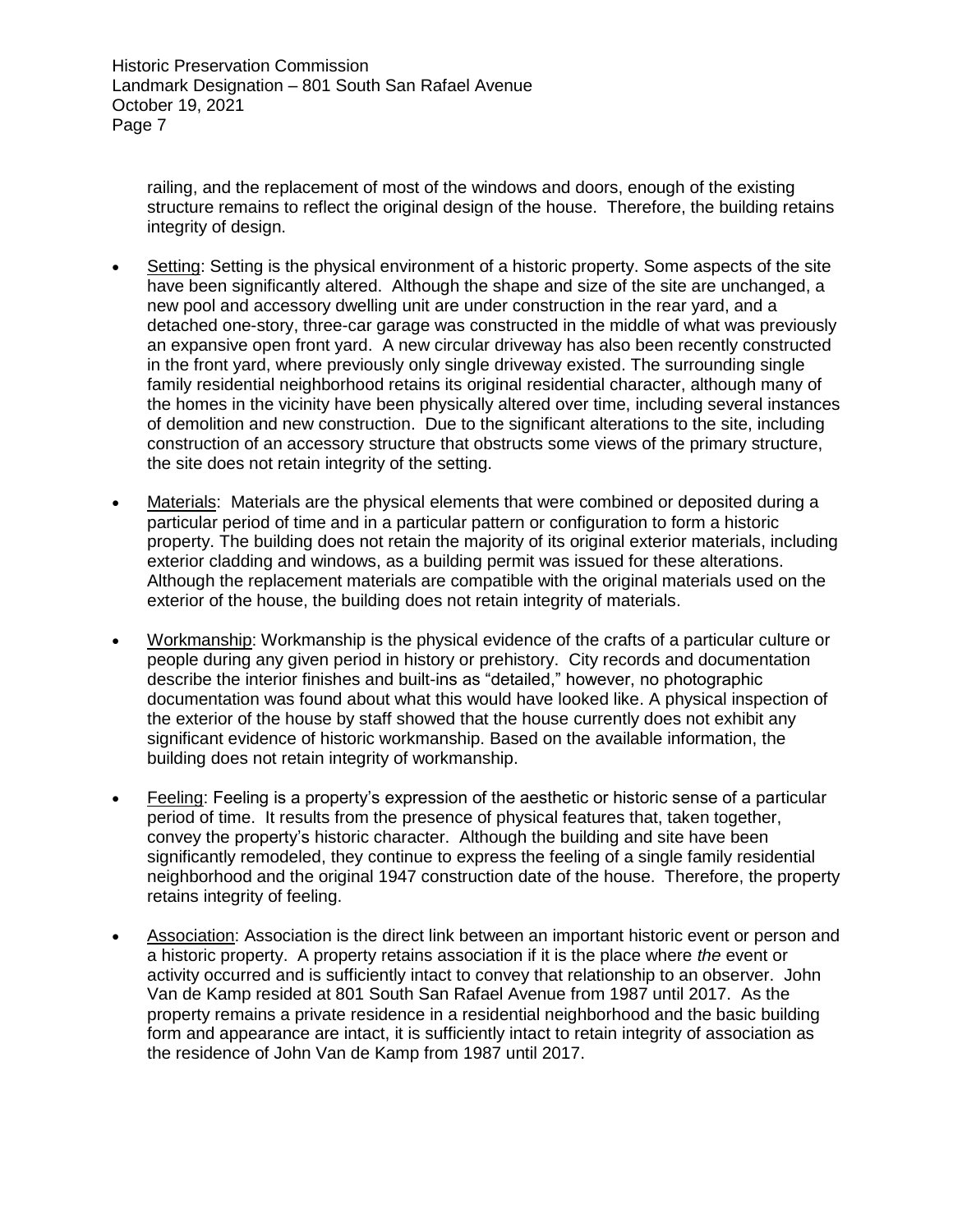As noted above, the property does not retain all seven aspects of integrity. However, because this property is being considered for designation under Criterion B, not all of the physical features of the house or the aspects of integrity are essential for determining eligibility. With respect to Criterion B, NRB15 indicates that the essential physical features of a property should be defined and then evaluated to determine that they are visible enough to convey the significance of the property. Only the aspects of integrity related to those features need to be considered when evaluating the property.

In this case, the house has no architectural significance and is being considered for landmark designation as the residence of John Van de Kamp. The most important physical features of the property necessary to convey association as the residence of John Van de Kamp are the publicly visible shape of the building, including the two-story massing, roof form, general composition of the publicly visible windows and doors, and the design and appearance of the full width second level balcony, which reflect to the general appearance of the residence when John Van de Kamp lived there. As all of these significant physical features are intact, the property retains integrity of location, design, feeling and association. The aspects of integrity related to materials, workmanship, and feeling are not applicable for this review.

However, as also noted above, the new construction of a detached three-car garage and circular driveway directly in front of the house in what was the front yard significantly alters the arrangement of structures on the site and the historical appearance of the property, as the garage is now the building that is closest to the street and partially obstructs visibility of the primary structure behind it. Due to this alteration to the site, the property does not retain integrity of setting. However, the house is still somewhat visible, and, although unlikely, it may be possible to demolish the garage and restore the original public views to the house if the required parking can be provided elsewhere on the property. Therefore, this alteration is considered reversible and does not impair the ability of the property to convey its significance as the residence of John Van de Kamp from 1987 until 2017.

Overall, the house retains sufficient integrity to clearly convey that it is a single family residential structure and was once the home of John Van de Kamp.

## **CONCLUSION:**

As a Certified Local Government, Pasadena is qualified to make local determinations with respect to the evaluation and designation of historical resources. The applicant has submitted adequate documentation to demonstrate that the building at 801 South San Rafael Avenue is eligible for designation as a landmark under Criterion B for its association with John Van de Kamp. Although the current property owner is opposed to the designation, the PMC does not require property owner consent.